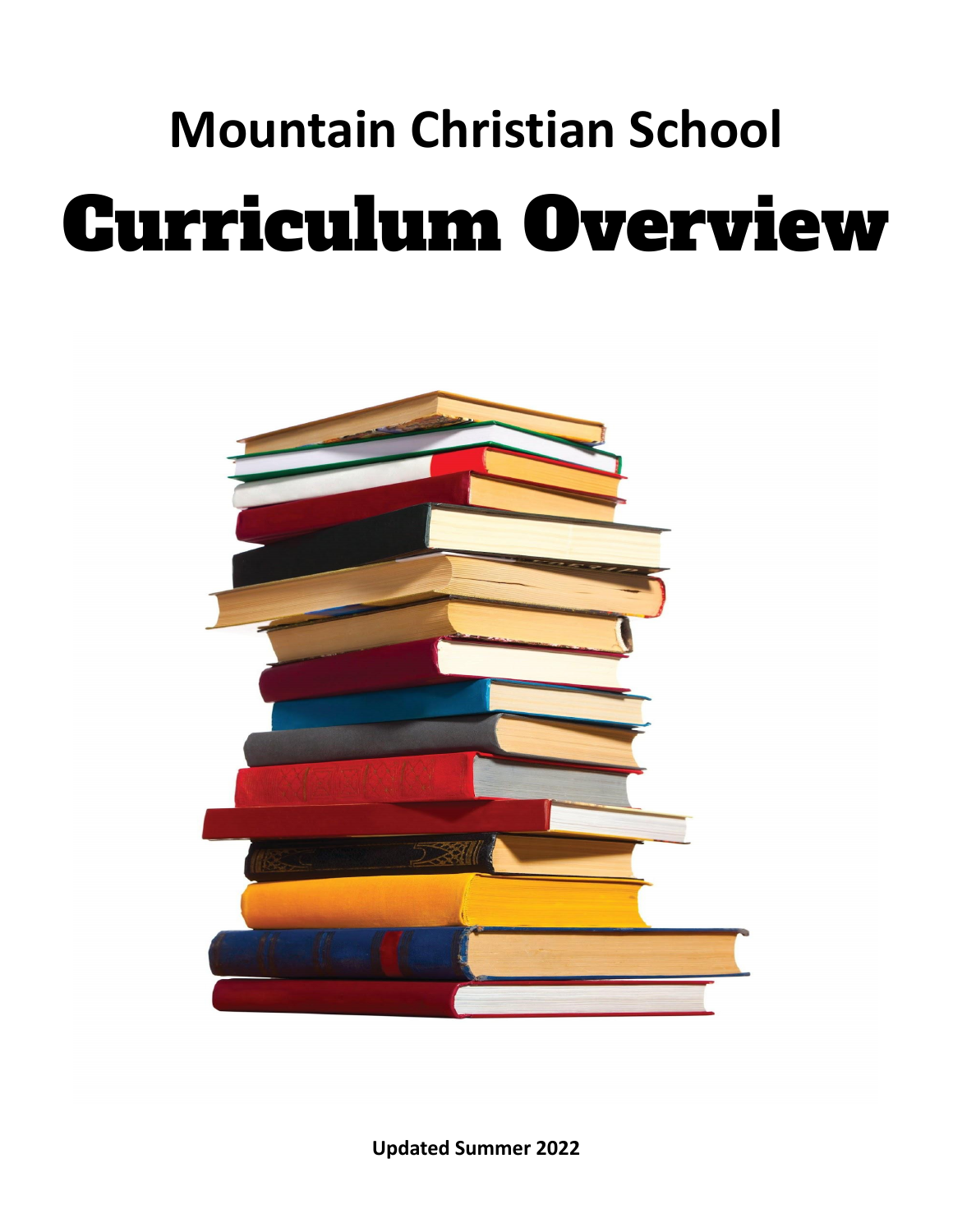



# Kindergarten Curriculum

|                       | Purposeful Design Language Arts: Kindergarten                            |
|-----------------------|--------------------------------------------------------------------------|
| Language Arts         | Published by Purposeful Design Publishing, ©2020                         |
|                       |                                                                          |
|                       | <b>Supplemental Resources:</b>                                           |
|                       |                                                                          |
|                       | Abeka Readers                                                            |
|                       | A-Z Reading                                                              |
|                       |                                                                          |
| Math                  | Saxon Math K                                                             |
|                       | Published by Saxon Publishing ©1994                                      |
|                       |                                                                          |
|                       |                                                                          |
| <b>Social Studies</b> | A Beka Social Studies K                                                  |
|                       | Published by Pensacola Christian College                                 |
|                       |                                                                          |
|                       | A Beka Children of the World                                             |
|                       | $2^{nd}$ Edition, Published by Pensacola Christian College, $\odot$ 2013 |
|                       | God's World K5                                                           |
| <b>Science</b>        | 4 <sup>th</sup> Edition, Published by A Beka Book Pensacola, Florida     |
|                       |                                                                          |
|                       |                                                                          |
|                       | <b>Supplemental Resources:</b>                                           |
|                       | <b>Generation Genius</b>                                                 |
|                       |                                                                          |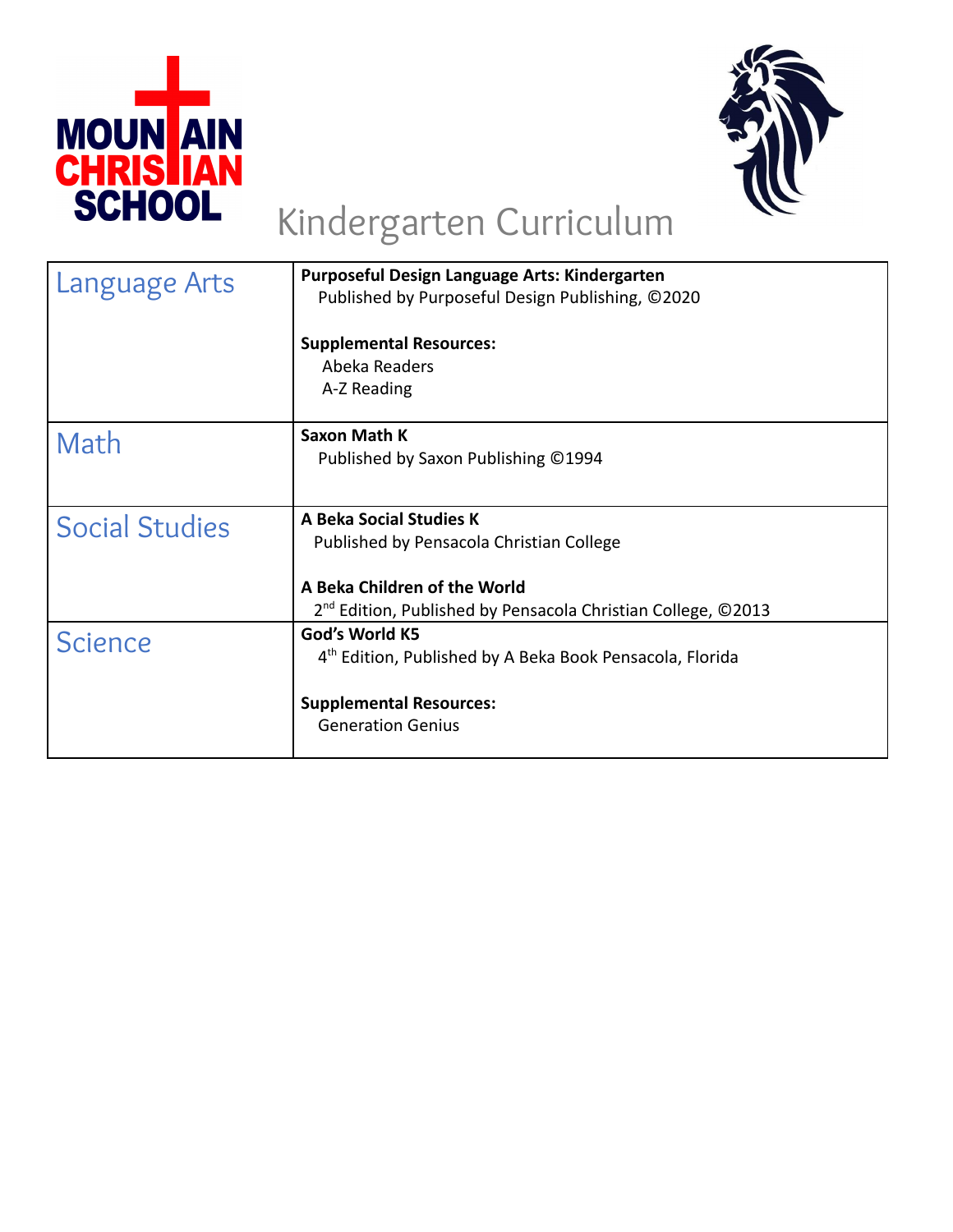



### 1 st Grade Curriculum

| Language Arts         | <b>Purposeful Design Language Arts: Grade 1</b>                                  |
|-----------------------|----------------------------------------------------------------------------------|
|                       | Published by Purposeful Design Publishing, ©2020                                 |
|                       | <b>Supplemental Resources:</b>                                                   |
|                       | Abeka Readers                                                                    |
|                       | A-Z Reading                                                                      |
|                       | Easy Grammar                                                                     |
|                       | <b>Class Books Read Aloud Include:</b>                                           |
|                       | The Dead Sea Squirrels by Mike Nawrocki                                          |
|                       | The Mandie Series by Lois Gladys Leppard                                         |
|                       | The Secret Garden by Frances Hodgson Burnett                                     |
|                       | Saxon Math 1                                                                     |
| Math                  | Published by Saxon Publishing ©1994                                              |
|                       |                                                                                  |
|                       |                                                                                  |
| <b>Social Studies</b> | <b>Heritage Studies 1</b>                                                        |
|                       | 4 <sup>th</sup> Edition, Published by BJU Press, ©2020                           |
| <b>Science</b>        | <b>Purposeful Design Science, Level 1</b>                                        |
|                       | 2 <sup>nd</sup> Edition, Published by ACSI Purposeful Design Publications, ©2014 |
|                       |                                                                                  |
| <b>Bible</b>          | <b>Elementary Bible, Grade 1</b>                                                 |
|                       | 2 <sup>nd</sup> Edition, Published by ACSI/Purposeful Design Publications, ©2018 |
|                       |                                                                                  |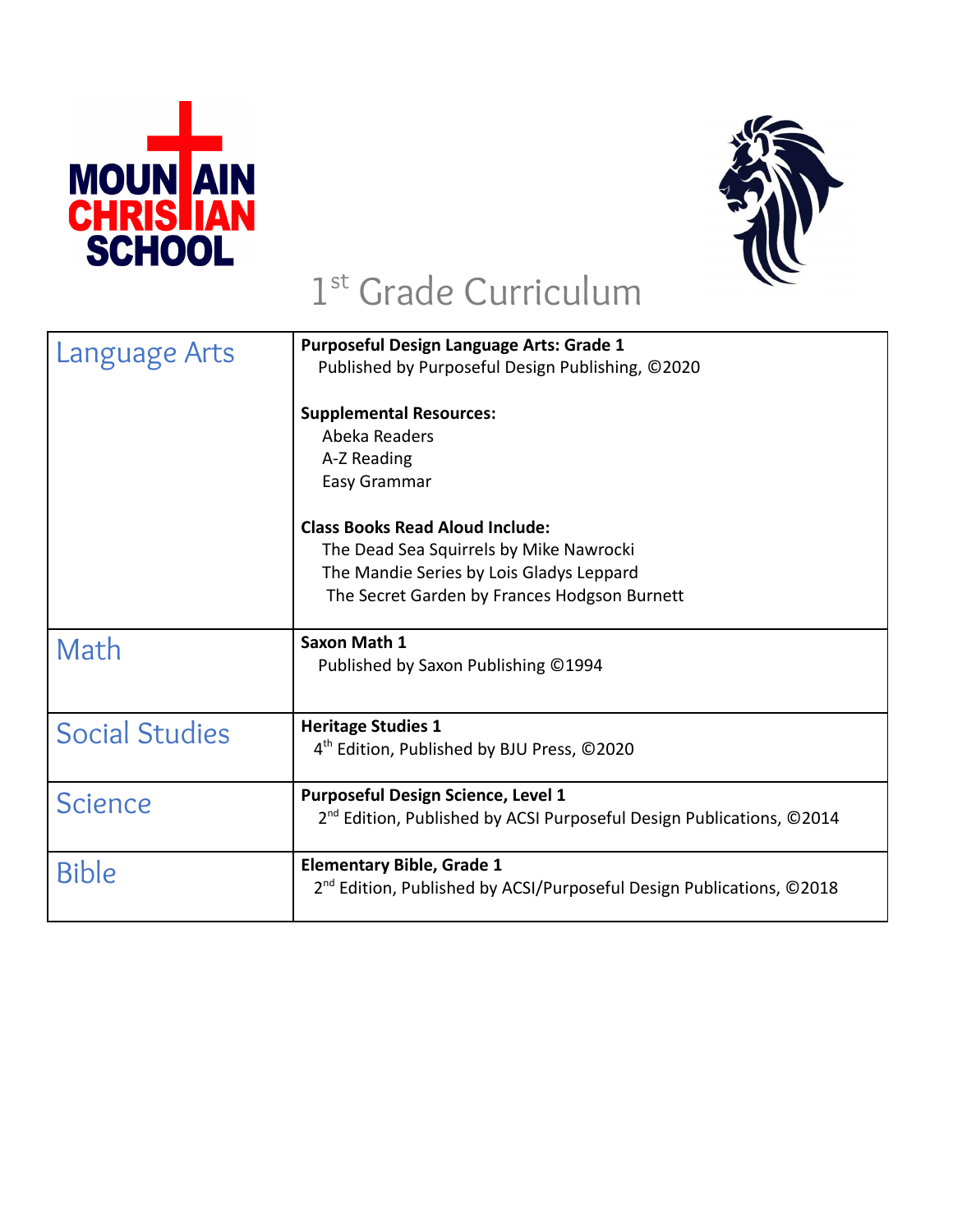



#### 2<sup>nd</sup> Grade Curriculum

| Language Arts         | <b>Purposeful Design Language Arts: Grade 2</b><br>Published by Purposeful Design Publishing, ©2020 |
|-----------------------|-----------------------------------------------------------------------------------------------------|
|                       |                                                                                                     |
|                       | <b>Houghton Mifflin Harcourt Write Source, Grade 2</b>                                              |
|                       | Published by Houghton Mifflin Harcourt Publishing Company, ©2012                                    |
|                       | <b>Supplemental Resources:</b>                                                                      |
|                       | <b>Wilson Fundations Language Basics</b>                                                            |
|                       | Abeka Readers                                                                                       |
|                       | A-Z Reading                                                                                         |
|                       | Easy Grammar                                                                                        |
|                       | <b>Class Books Read Aloud Include:</b>                                                              |
|                       | The Classic Tales of Winnie-the-Pooh by A.A. Milne                                                  |
|                       | The Boxcar Children by Gertrude Chandler Warren                                                     |
| Math                  | <b>Saxon Math 2</b>                                                                                 |
|                       | Published by Saxon publishing ©1994                                                                 |
|                       |                                                                                                     |
| <b>Social Studies</b> | <b>Heritage Studies 2</b>                                                                           |
|                       | 3 <sup>rd</sup> Edition, Published by BJU Press, ©2013                                              |
| <b>Science</b>        | <b>Purposeful Design Science, Level 2</b>                                                           |
|                       | 3 <sup>rd</sup> Edition, Published by ACSI Purposeful Design Publications, ©2021                    |
| <b>Bible</b>          | <b>Elementary Bible, Grade 2</b>                                                                    |
|                       | 2 <sup>nd</sup> Edition, Published by ACSI/Purposeful Design Publications, ©2018                    |
|                       |                                                                                                     |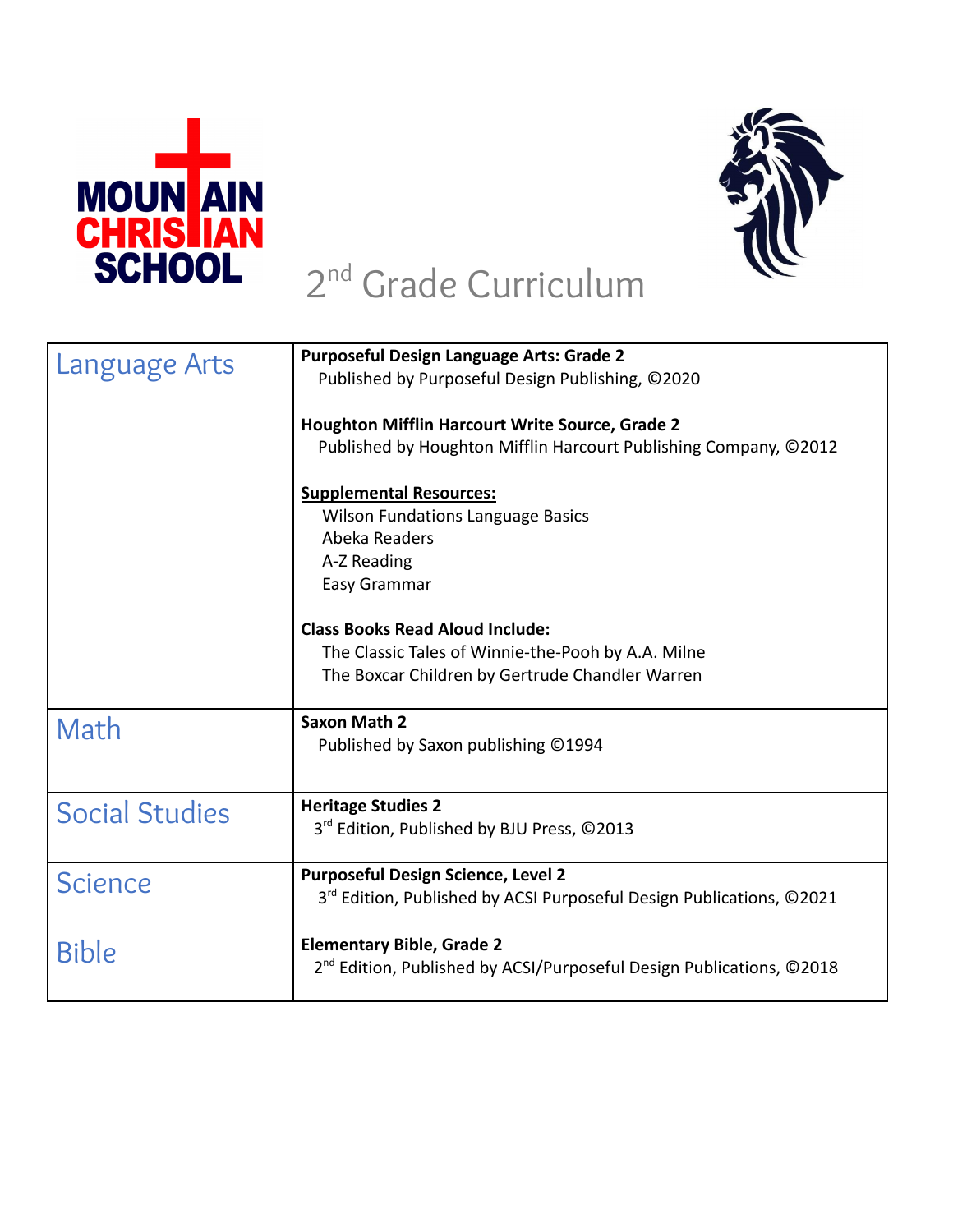



#### 3 rd Grade Curriculum

| Language Arts         | <b>Fundations Teacher's Manual, Wilson Language Basics, Level 3</b><br>$2^{nd}$ Edition, Published by Wilson Language Training Corporation, $\odot$ 2012 |
|-----------------------|----------------------------------------------------------------------------------------------------------------------------------------------------------|
|                       | <b>Houghton Mifflin Harcourt Write Source, Grade 3</b><br>Published by Houghton Mifflin Harcourt Publishing Company, ©2012                               |
|                       | <b>Easy Grammar: Grade 3</b><br>Published by Easy Grammar Systems ©2006                                                                                  |
|                       | Zaner-Bloser Handwriting, Teacher Edition 3<br>Published by Zaner-Bloser, Inc. ©2012                                                                     |
|                       | <b>Supplemental Resources:</b><br>Abeka Readers<br>A-Z Reading                                                                                           |
|                       | <b>Class Books Read Aloud May Include:</b><br>The Lion, the Witch, and the Wardrobe by C.S. Lewis                                                        |
|                       | <b>Novel Studies:</b><br>Because of Winn Dixie by Kate DiCamillo<br>Secret in the Maple Tree by Matilda Nordtvedt                                        |
| Math                  | <b>Saxon Math 3</b><br>Published by Saxon Publishing ©1994                                                                                               |
| <b>Social Studies</b> | <b>Heritage Studies 3</b><br>3 <sup>rd</sup> Edition, Published by BJU Press, ©2015                                                                      |
| <b>Science</b>        | <b>Purposeful Design Science, Level 2</b><br>2 <sup>nd</sup> Edition, Published by ACSI Purposeful Design Publications, ©2014                            |
| <b>Bible</b>          | <b>Elementary Bible, Grade 2</b><br>2 <sup>nd</sup> Edition, Published by ACSI/Purposeful Design Publications, ©2018                                     |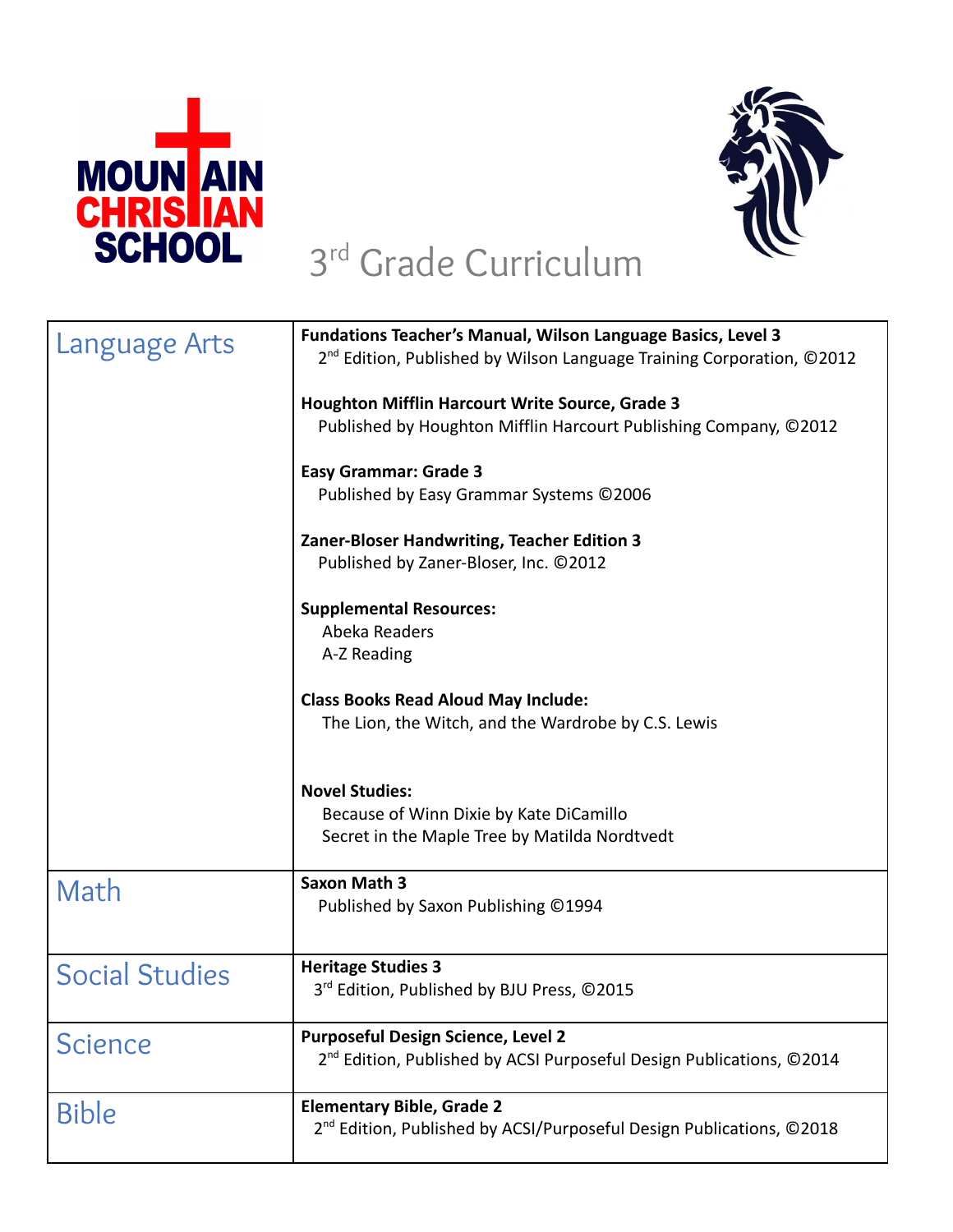



## 4 th Grade Curriculum

| <b>Language Arts</b>  | <b>Mosdos Press Literature, Ruby</b><br>Published by Mosdos Ohr Hatorah, ©2009                                                          |
|-----------------------|-----------------------------------------------------------------------------------------------------------------------------------------|
|                       | Houghton Mifflin Harcourt Write Source, Grade 4<br>Published by Houghton Mifflin Harcourt Publishing Company, ©2006                     |
|                       | <b>Spelling Connections, Level 5</b><br>Published by Zaner-Bloser, Inc., ©2012                                                          |
|                       | <b>Easy Grammar: Grade 4</b><br>Published by Easy Grammar Systems ©2006                                                                 |
|                       | Zaner-Bloser Handwriting, Level 4<br>Published by Zaner-Bloser, Inc. ©2012                                                              |
|                       | <b>Supplemental Resources:</b><br>Abeka Readers<br>A-Z Reading                                                                          |
|                       | <b>Class Books Read Aloud Include:</b><br>Series of Unfortunate Events by Lemony Snicket                                                |
|                       | <b>Novel Studies:</b><br>The Horse and His Boy by C.S. Lewis<br>Pilgrim's Progress by John Bunyan                                       |
| Math                  | <b>Saxon Math Intermediate 4</b><br>Published by Houghton Mifflin Harcourt Publishing Company ©2012                                     |
| <b>Social Studies</b> | <b>Heritage Studies 4</b><br>3 <sup>rd</sup> Edition, Published by BJU Press, ©2015                                                     |
| <b>Science</b>        | <b>Purposeful Design Science, Level 4 - Systems</b><br>2 <sup>nd</sup> Edition, Published by ACSI Purposeful Design Publications, ©2014 |
| <b>Bible</b>          | <b>Elementary Bible, Grade 4</b><br>2 <sup>nd</sup> Edition, Published by ACSI/Purposeful Design Publications, ©2018                    |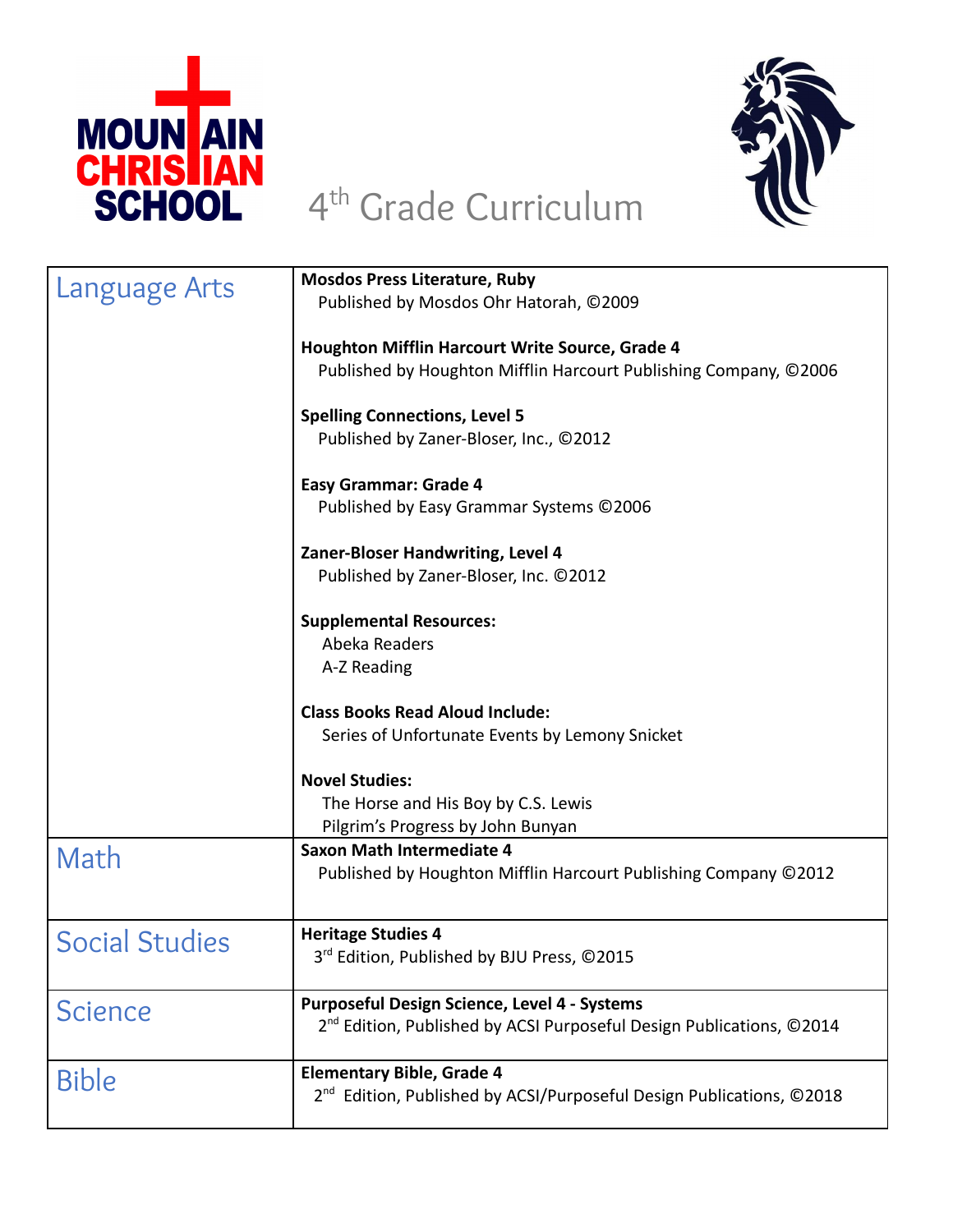

# 5<sup>th</sup> Grade Curriculum



| Language Arts         | <b>Houghton Mifflin Harcourt Write Source Grade 5</b><br>Published by Houghton Mifflin Harcourt Publishing Company, ©2006                                                                        |
|-----------------------|--------------------------------------------------------------------------------------------------------------------------------------------------------------------------------------------------|
|                       | <b>Spelling Connections, Level 6</b><br>Published by Zaner-Bloser, Inc., ©2012                                                                                                                   |
|                       | <b>Easy Grammar: Grade 5</b><br>Published by Easy Grammar Systems ©2006                                                                                                                          |
|                       | Zaner-Bloser Handwriting, Level 5<br>Published by Zaner-Bloser, Inc. ©2012                                                                                                                       |
|                       | <b>Class Books Read Aloud May Include:</b><br>The Voyages of Dr. Dolittle by Hugh Lofting<br>The Thief Lord by Cornelia Funke<br>Bud, not Buddy by Christopher Paul Curtis                       |
|                       | <b>Novel Studies:</b><br>Sign of the Beaver by Elizabeth George Speare<br>Number the Stars by Lois Lowry<br>Sarah, Plain and Tall by Patricia MacLachlan<br>Fish in a Tree by Lynda Mullaly Hunt |
| Math                  | Saxon Math 6/5<br>Published by Saxon Publisher's Inc. and Stephen Hake ©2004                                                                                                                     |
| <b>Social Studies</b> | <b>Heritage Studies 5</b><br>4 <sup>th</sup> Edition, Published by BJU Press, ©2016                                                                                                              |
| <b>Science</b>        | <b>Purposeful Design Science, Level 5, Changes</b><br>2 <sup>nd</sup> Edition, Published by ACSI Purposeful Design Publications, ©2014                                                           |
| <b>Bible</b>          | <b>Elementary Bible, Grade 5</b><br>2 <sup>nd</sup> Edition, Published by ACSI/Purposeful Design Publications, ©2018                                                                             |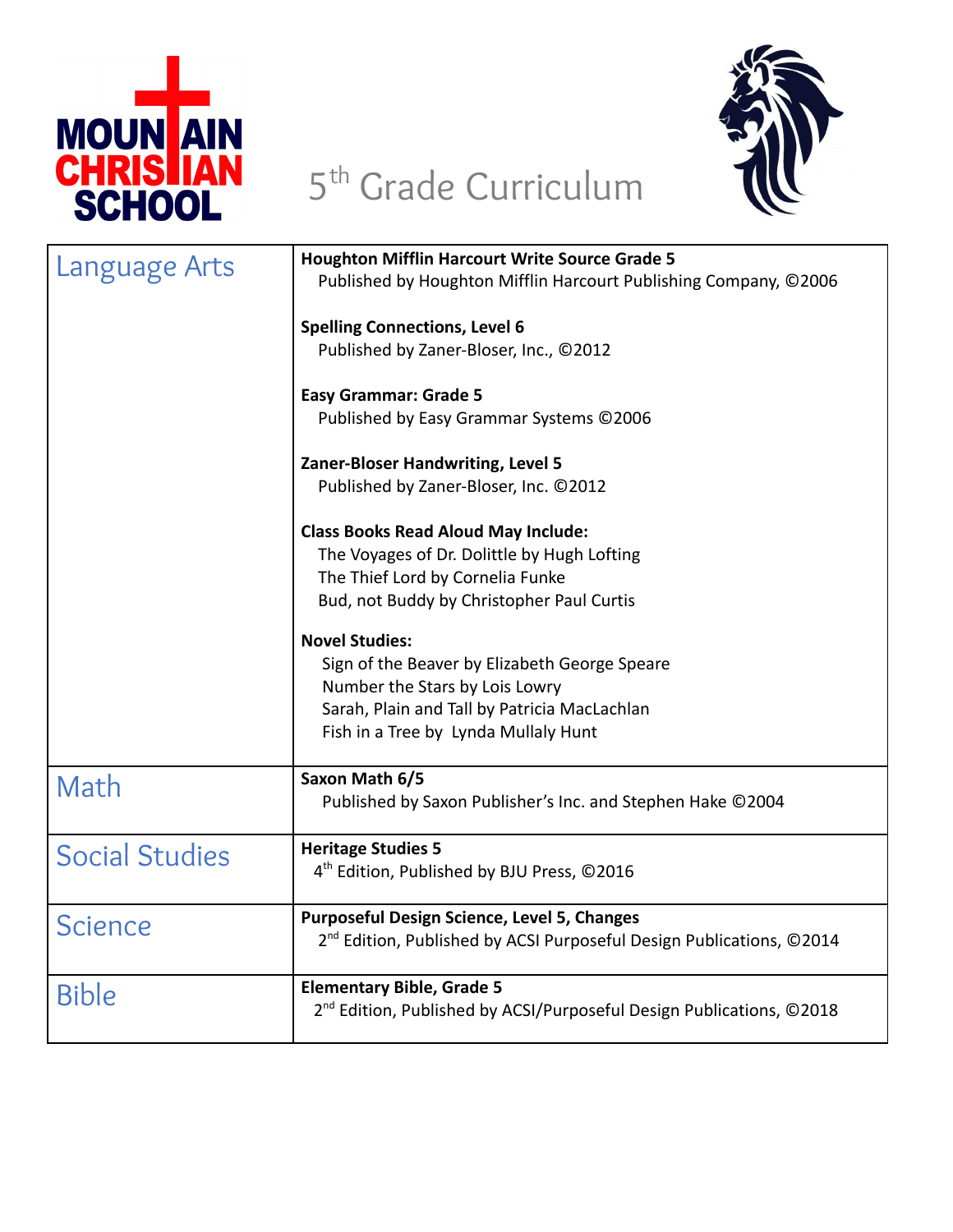

## 6 th Grade Curriculum



| Language Arts         | Houghton Mifflin Harcourt Write Source, Grade 6                                  |
|-----------------------|----------------------------------------------------------------------------------|
|                       | Published by Houghton Mifflin Harcourt Publishing Company, ©2012                 |
|                       | Spelling Connections, A Spelling & Vocabulary Program, Level 7                   |
|                       | Published by Zaner-Bloser, Inc., ©2012                                           |
|                       | Zaner-Bloser Handwriting, Level 6                                                |
|                       | Published by Zaner-Bloser, Inc. ©2012                                            |
|                       | <b>Novel Studies:</b>                                                            |
|                       | The Midwife's Apprentice by Karen Cushman                                        |
|                       | Johnny Tremain by Esther Forbes<br>The Dawn Treader by C.S. Lewis                |
|                       | The True Confessions of Charlotte Doyle by Avi                                   |
|                       | The Freedom Fighter Derick Bingham                                               |
|                       |                                                                                  |
| Math                  | <b>Saxon Math Course 1</b>                                                       |
|                       | Published by Houghton Mifflin Harcourt & Stephen Hake ©2012                      |
|                       |                                                                                  |
| <b>Social Studies</b> | <b>Heritage Studies 6</b>                                                        |
|                       | 3rd Edition, Published by BJU Press, ©2012                                       |
| <b>Science</b>        | <b>Purposeful Design Science, Level 6, Choices</b>                               |
|                       | 2 <sup>nd</sup> Edition, Published by ACSI Purposeful Design Publications, ©2014 |
| <b>Bible</b>          | <b>Basics For A Biblical Worldview</b>                                           |
|                       | Published by BJU Press ©2021                                                     |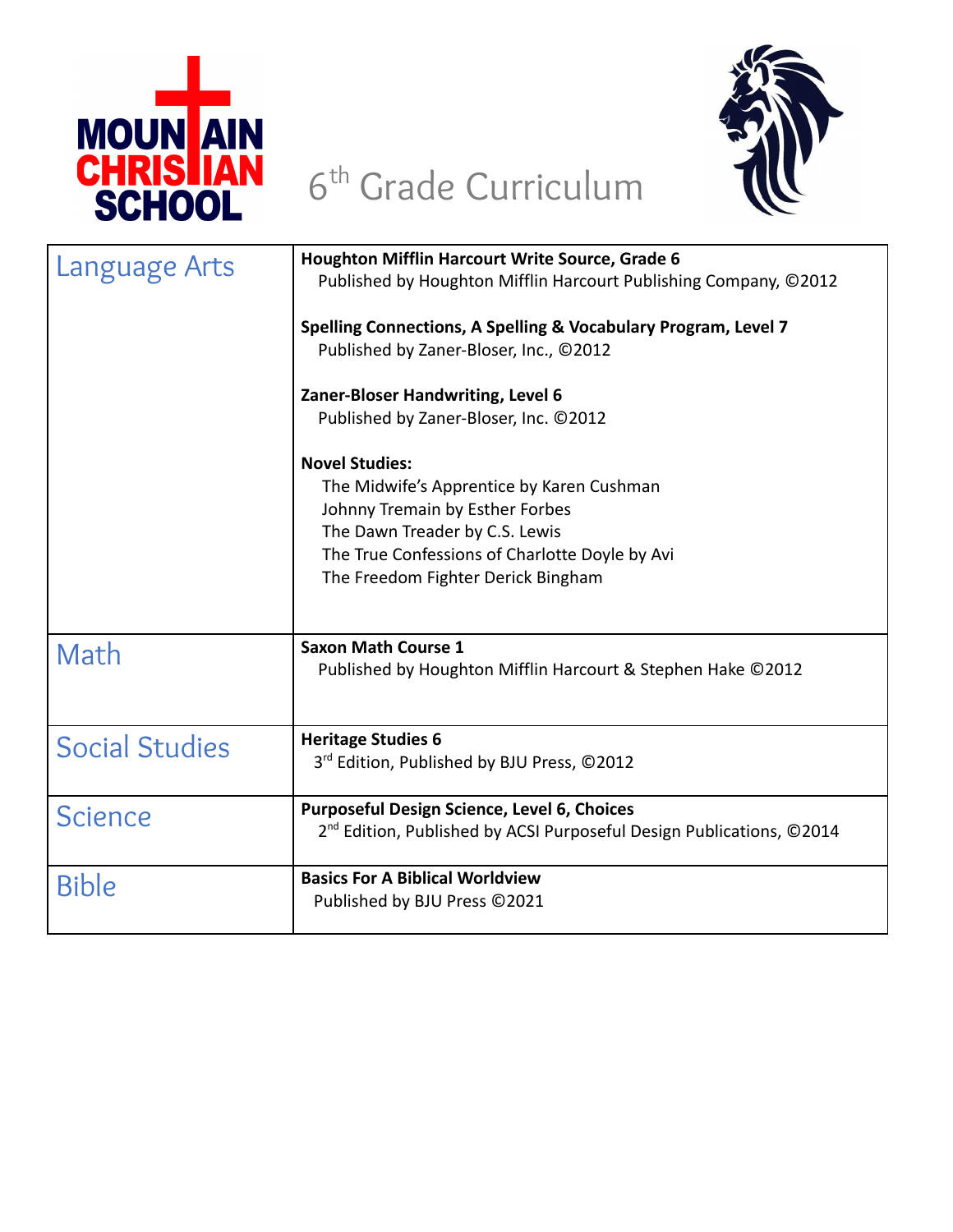



#### 7 th–8 th Grade Curriculum

| Language Arts         | <b>Houghton Mifflin Harcourt Write Source, Grade 8</b><br>Published by Houghton Mifflin Harcourt Publishing Company, ©2012                                                                                                                                                                                                                                                                                                                                                                                  |
|-----------------------|-------------------------------------------------------------------------------------------------------------------------------------------------------------------------------------------------------------------------------------------------------------------------------------------------------------------------------------------------------------------------------------------------------------------------------------------------------------------------------------------------------------|
|                       | <b>Spelling Connections, A Spelling and Vocabulary Program, Level 8</b><br>Published by Zaner-Bloser, Inc., ©2012                                                                                                                                                                                                                                                                                                                                                                                           |
|                       | <b>Easy Grammar: Plus</b><br>Published by Easy Grammar Systems ©2007                                                                                                                                                                                                                                                                                                                                                                                                                                        |
|                       | <b>Novel Studies:</b><br>The Silver Chair by C.S. Lewis<br>The Last Battle by C.S. Lewis<br>Eric Liddell: Finish the Race by John W. Keddie<br>The Giver by Lois Lowry<br>My Brother Sam is Dead by Christopher Collier and James Lincoln Collier<br>The Hiding Place by Corrie Ten Boom<br>The Pearl by John Steinbeck<br>Night by Ellie Wiesel<br>Hind's Feet on High Places by Hannah Hurnard<br>The Screwtape Letters by C.S. Lewis<br>Across Five Aprils by Irene Hunt<br>The Hobbit by J.R.R. Tolkien |
| Math                  | <b>Saxon Math Course 2</b><br>Published by Houghton Mifflin Harcourt & Stephen Hake ©2012                                                                                                                                                                                                                                                                                                                                                                                                                   |
|                       | <b>Saxon Math Course 3</b><br>Published by Houghton Mifflin Harcourt & Stephen Hake ©2007<br>Saxon Algebra 1<br>3 <sup>rd</sup> Edition, Published by Saxon Publishers, Inc. ©1997                                                                                                                                                                                                                                                                                                                          |
| <b>Social Studies</b> | <b>World Studies</b><br>5 <sup>th</sup> Edition, Published by BJU Press, ©2019<br><b>United States History</b>                                                                                                                                                                                                                                                                                                                                                                                              |
|                       | 5 <sup>th</sup> Edition, Published by BJU Press ©2018                                                                                                                                                                                                                                                                                                                                                                                                                                                       |